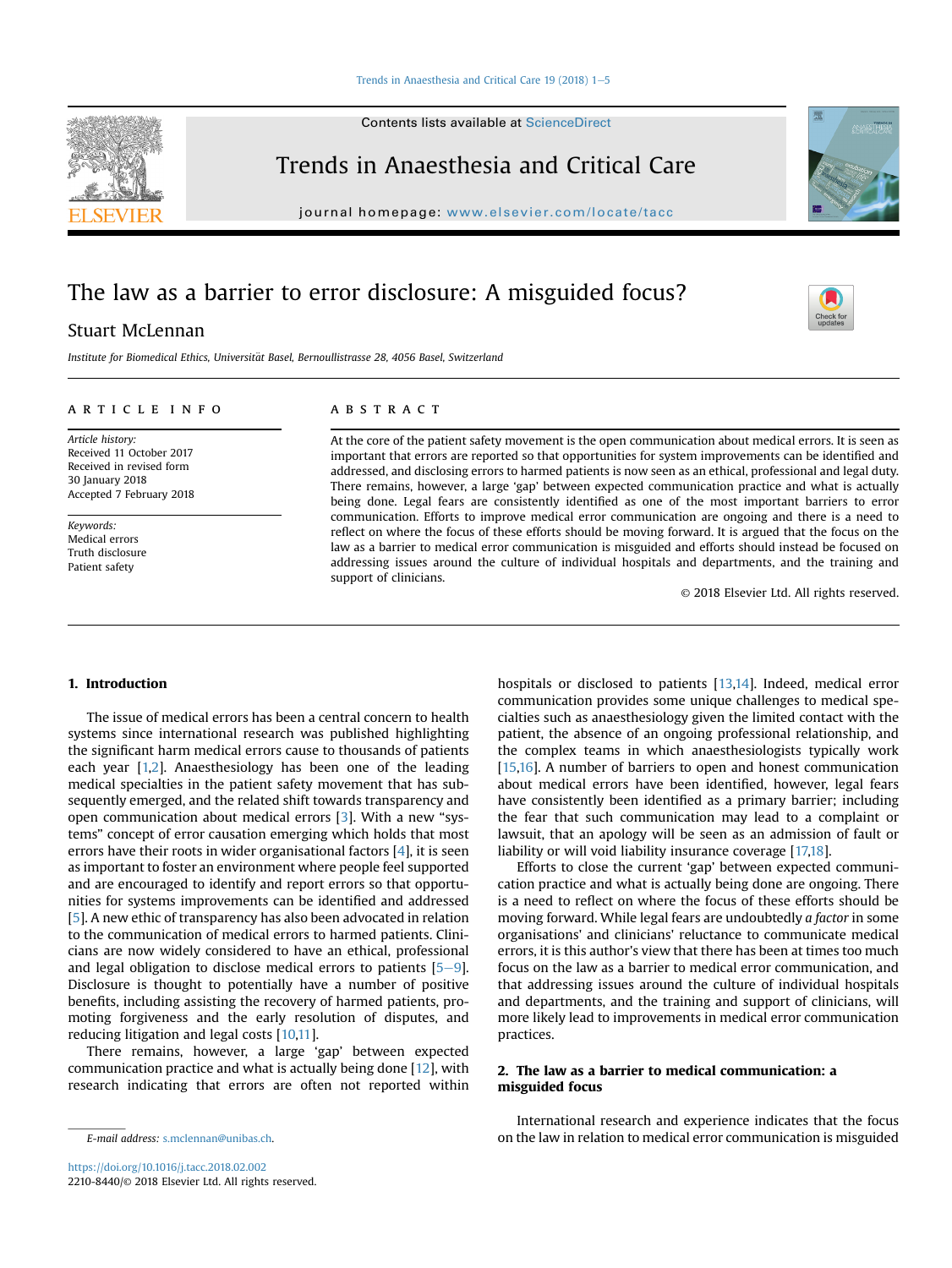for two reasons: 1) the legal environment appears to have a more limited impact on clinicians' medical error communication attitudes and practices than is often believed, and 2) that changes in the law are neither sufficient nor necessary to improve medical errors communication.

## 2.1. The law's limited impact on medical error communication attitudes and practices

In 2006, Thomas Gallagher and colleagues surveyed 2637 physicians in the United States and Canada from various specialties, partly with the aim of examining the malpractice environment's actual effect on physicians' medical error communication attitudes and experiences [[19](#page-3-0)]. The study found that United States and Canadian physicians' attitudes and experiences were similar despite very different malpractice environments. Physicians' estimates of the probability of being sued in the next year were not found to affect their beliefs about error communication, indeed, the study reported that 66% of respondents agreed that communication serious errors made lawsuits less likely [[19\]](#page-3-0).

The risk of malpractice complaints is an issue that is particularly well known among anesthesiologists [[20](#page-3-0)]. However, there has been limited research on anesthesiologists' attitudes and experiences regarding medical errors communication  $[21–25]$  $[21–25]$  $[21–25]$  $[21–25]$  $[21–25]$ , particularly the disclosure of errors to patients, and how these might be affected by the legal environment. In 2012/2013, this author therefore conducted a modified version of Gallagher's survey in Switzerland involving anesthesiologists to characterize anesthesiologists' attitudes and experiences regarding communicating medical errors with the hospital and to patients, and to examine factors influencing their willingness to communicate errors [[26](#page-3-0)]. This study found no correlation between Swiss anesthesiologists' attitudes about malpractice and willingness to communicate serious errors. Indeed, while 59% of anesthesiologists thought that it was somewhat likely or likely that they would receive a malpractice complaint within the next year, 71% of respondents thought that disclosing a serious error to a patient would make it **less** likely that a patient would complain about them [\[26\]](#page-3-0).

The findings of these two studies strongly suggest that the legal environment may actually have a more limited impact on physicians' error communication attitudes and practices than often believed. Legal fears may not in fact be such as a significant barrier to error communication.

## 2.2. Law reform neither sufficient or necessary to improve medical error communication

Various international experiences also suggest that changes in the law are neither sufficient nor necessary to improve medical error communication practices.

Two international examples support the view that changing the law to remove real or perceived barriers is not sufficient to improve medical error communication practices. In 1974, New Zealand abandoned a tort-based system for compensating personal injuries in favor of a government-funded compensation system known as the Accident Compensation Corporation (ACC) [\[27\]](#page-3-0). The ACC legislation covers all personal injuries and effectively prevents injured or otherwise aggrieved patients from pursuing legal action in court against health providers after a medical error. As a result, injured patients seeking compensation may make a claim to ACC. Amendments in 2005 removed the need for ACC to find fault on behalf of a health professional, bringing this form of cover in line with the overall no-fault nature of the scheme [[27](#page-3-0)]. However, even though New Zealand has had a no-fault system since the 1970s, and thus virtually all legal barriers have been removed, cultural barriers to openness and honesty persist  $[28]$ . Legislation has also been widely enacted in the United States, Australia, and Canada to protect apologies from being used a proof of negligence in legal action, and in some countries preventing liability insurance being voided [[29,30\]](#page-3-0). While many of these "apologies laws" cover all civil cases, they are one of the best examples of the law being used to explicitly promote medical error communication and apologies. However, while apology laws have been in place in some U.S. states since 1986 [[31\]](#page-4-0), there has been no evidence from any of these countries that these laws are increasing the frequency of error disclosure and apologies.

While may be argued that such law reform may not be sufficient to improve error communication practices it is a necessary condition for significant changes in practice, the evidence suggests otherwise. Some of the most successful medical error communication programs, for example the Veteran Affairs Hospital in Lexington, Kentucky, and University of Michigan, have occurred in very challenging legal environments and did not required any law reform to achieve these results [\[32,33\]](#page-4-0).

It is this author's contention that the assumption that law reform will increase error communication falsely assumes that we are primarily dealing with a legal matter rather than one grounded in human relationships. While law reform may be desirable for other reasons, it seem unlikely that it would lead to major changes in medical error communication practice.

## 3. The importance of culture, training and support

Medical error disclosure is one of the most complex and difficult conversations that occur in healthcare. While legal fears are undoubtedly a factor in some organisations' and clinicians' reluctance to communicate medical errors, the true reasons are usually more complex, including a professional and organisational culture of secrecy and blame, clinicians lacking confidence in their communication skills, high workload, the belief that the circumstances or outcome of a particular case did not warrant communicating, and medicine's traditional focus on professional autonomy and individual accountability for patient outcomes [\[15,16](#page-3-0)]. Indeed, what seem to be more important determinants of error communication practice than legal issues are three main things: 1) the culture of the medical profession and health care organisations, 2) polices and training, and 3) supporting clinicians through the medical error communication process and with the emotional impact of medical errors.

## 3.1. Culture

As noted above, Gallagher et al. in their 2006 study found that United States and Canadian physicians' error disclosure attitudes and experiences are similar despite very different malpractice environments [[19\]](#page-3-0). Gallagher et al. went on to argue that:

"The fact that US and Canadian physicians' attitudes transcend country boundaries suggests that these beliefs may relate to the norms, values, and practices that constitute the culture of medicine. The medical education system, a potent force for professional socialization, is remarkably similar in both countries. While acculturation begins in medical school, the most critical cultural norms are inculcated within specialties. The finding that physician attitudes generally varied more by specialty than by country further supports the role of medical culture in shaping these views" [\[19](#page-3-0)].

The results of this author's survey with Swiss anesthesiologist have also given more weight to the view that medical culture may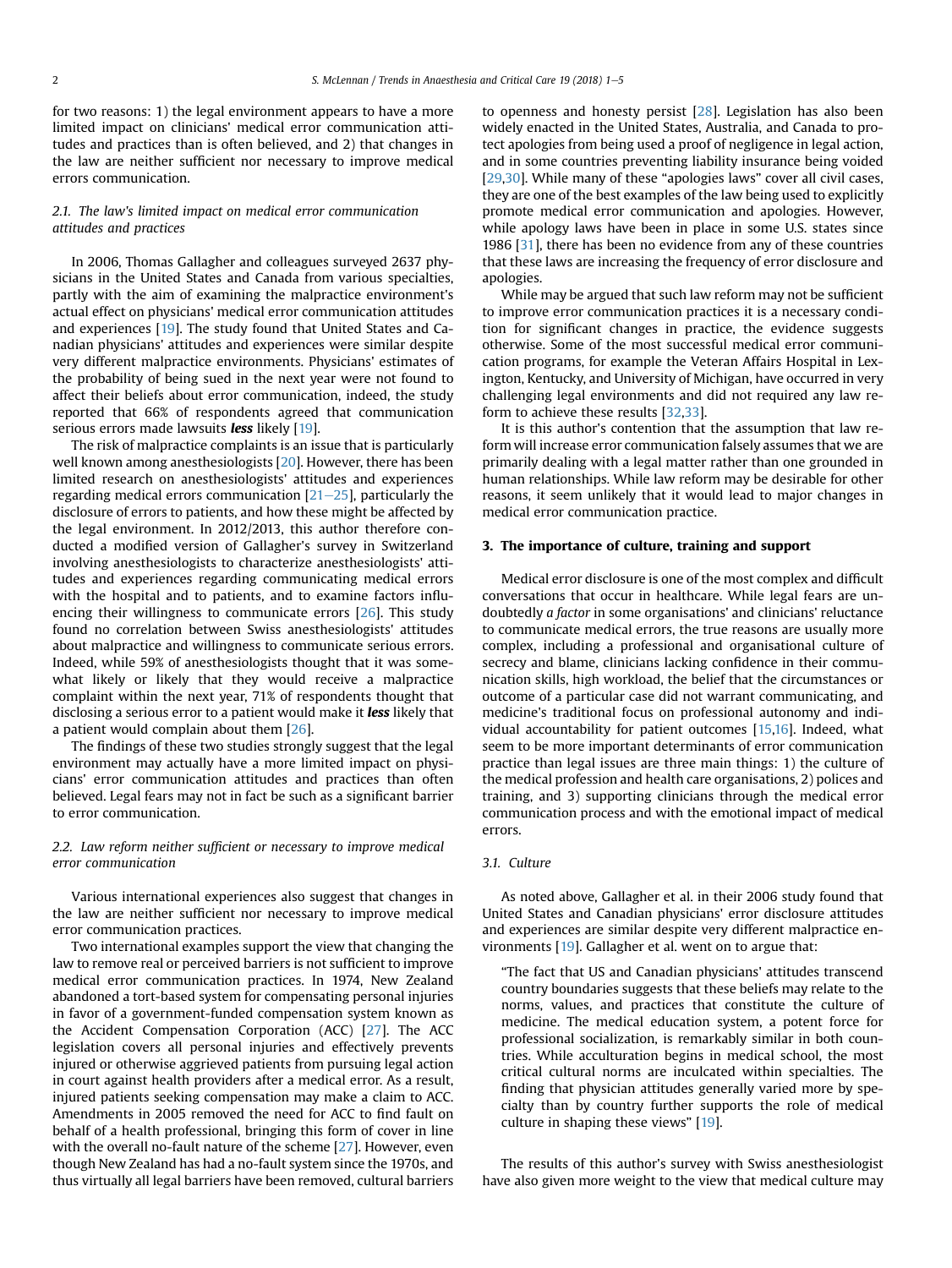be the more important determinant regarding medical error communication [[26](#page-3-0)]. However, these results go further in suggesting at which level these cultural norms may be being instilled. While Gallagher et al. suggested that this may occur most critically within specialties, partly due to their sampling technique, their study did not report on subgroup analysis such as department. While attempts to survey more than one specialty in Switzerland were not successful, the study was able to survey all of the university hospitals' anesthesia departments in Switzerland [\[26\]](#page-3-0). Significant differences in attitudes between departments regarding medical error communication were found. Given that this study only included clinically active anesthesiologists working in university hospitals, and that Switzerland is a reasonably small and dense country, these large differences are noteworthy, and indicate that the individual departments' or hospitals' culture may be the more important factor. However, further research is needed to examine whether significant differences in medical error communication attitudes between departments exist in other specialties and countries, and to understand the factors that influence local culture and thus the actions required.

#### 3.2. Polices and training

International research has found that governmental and health organisations policies, along with the increase of specially trained staff, have been one of the driving forces behind the increased communication of errors [\[34\]](#page-4-0). However, in contrast to some other countries where such policies and mandatory  $[5-9]$  $[5-9]$  $[5-9]$ , it appears that many hospitals in Europe currently do not have a policy concerning medical error communication, or have any plans to do so. For example, surveys in Switzerland and Germany have found that only 46% hospitals in Switzerland and 22% in Germany currently have a policy in place regarding disclosing medical errors to patients [\[35,36](#page-4-0)]. As the implementation of a policy may be an important indication of organisational culture concerning medical error communication, this fact is potentially very concerning. However, it is clear that policies by themselves are no magic bullet. Internationally there has been a challenge of turning policy into practice, particularly on a large scale. Wu et al. have described the experience of the United Kingdom in implementing the 2005 national policy, Being Open:

"… although the policy achieved endorsement and alignment at the highest levels of the health service, the engagement and support needed to implement Being Open were not adequately transmitted to those on the front line. Despite guidelines in place on how to create a patient safety culture, an eLearning tool, and Being Open training workshops (the most extensive of which included opportunities to practice disclosure skills with actors), uptake was slow-perhaps because insufficient numbers received the training and perhaps because of the lack of enforcement and potential sanctions for noncompliance" [\[28\]](#page-3-0).

Indeed, the issue of education and training appears to be one of the most important steps in increasing medical error disclosure. For example, Jericho and colleagues 2010 study evaluated the effect of an educational intervention on anaesthesiology residents in Chicago and found that following the education intervention that error reported increased by 30% [[37\]](#page-4-0). Unfortunately, while medical error disclosure is one of the most complex and difficult conversations that occur in healthcare, research suggests that very few clinicians receive any education or training regarding disclosure. For instance, the survey of Swiss anaesthesiologists found that only 12% of respondents had received any education or training on how to

disclose errors to patients, although, 93% were interested in receiving such education or training [[26](#page-3-0)].

However, it needs to be acknowledged that there are a number of challenges regarding medical error disclosure training. These are nicely described by Truog et al. talking about their experiences at the Harvard hospitals:

"Another dilemma was created by the fact that all the Harvard hospitals have hundreds, even thousands, of clinicians who at any time could become involved in a serious medical error. On the one hand, any effective educational strategy must involve a broad-based learning initiative designed to provide all these clinicians with a general understanding of the hospital's approach to disclosure, particularly in view of the fact that most of these clinicians were trained to withhold any information from patients that might convey wrongdoing or liability. On the other hand, we realized that it would be unrealistic to think that any educational program could enable this huge number of clinicians to learn and retain the knowledge needed to have these conversations well at any moment in time. Therefore we decided to endorse an approach that would assure the "just-intime" availability of expertise and help by concentrating our educational efforts on a small number of disclosure "coaches" who would be available to all clinicians within the institution on a 24/7 basis" [\[38\]](#page-4-0).

Indeed, it should be noted that 95% of respondents in the survey of Swiss anaesthesiologists were interested in receiving support from an expert on patient communication after a serious error [\[26\]](#page-3-0). While increasing general disclosure training in medical school and postgraduate training may be an important step in increasing medical error disclosure, consideration should also be given to the creation of "just-in-time" disclosure coaches.

## Support

There also appears to be a link between the emotional impact of medical errors and medical error communication. Indeed, it seems that this link may go in both directions, not only will adequate support of clinicians after errors assist with medical error communication, but also that positive error communication experiences may also mitigate emotional distress associated with future errors.

Error involvement can cause significant emotional distress and intensify a clinician's already increased risk of depression, substance abuse, and suicide. Evidence suggests that individuals involved in major errors can suffer burn-out and depressive symptoms, which may in turn increase the risk for future errors and loss of empathy, if they do not receive sufficient support  $[39-42]$  $[39-42]$  $[39-42]$  $[39-42]$ . It is estimated that between 10% and 43% of clinicians are left the "second victims" after such events [\[43\]](#page-4-0).

Both the largest study conducted internationally to date involving 3171 physicians from multiple specialties in the United States and Canada published in 2007 [[44](#page-4-0)], and the study this author conducted involving Swiss anesthesiologists in 2012/2013 [\[45\]](#page-4-0), found that distress following errors was reported by many participants: 81% in the North American study and 90% in Swiss study reported that at least one of the five work and life domains (anxiety about future errors, confidence in ability as physician, ability to sleep, job satisfaction, professional reuptation) was negatively affected following error involved [\[44,45](#page-4-0)]. As expected, participants in both studies were consistently more likely to be affected as error severity increased, however, the impact was still considerable even for minor errors and near misses [\[44,45](#page-4-0)]. It has been found that clinicians often "suffer in silence" following a medical error as they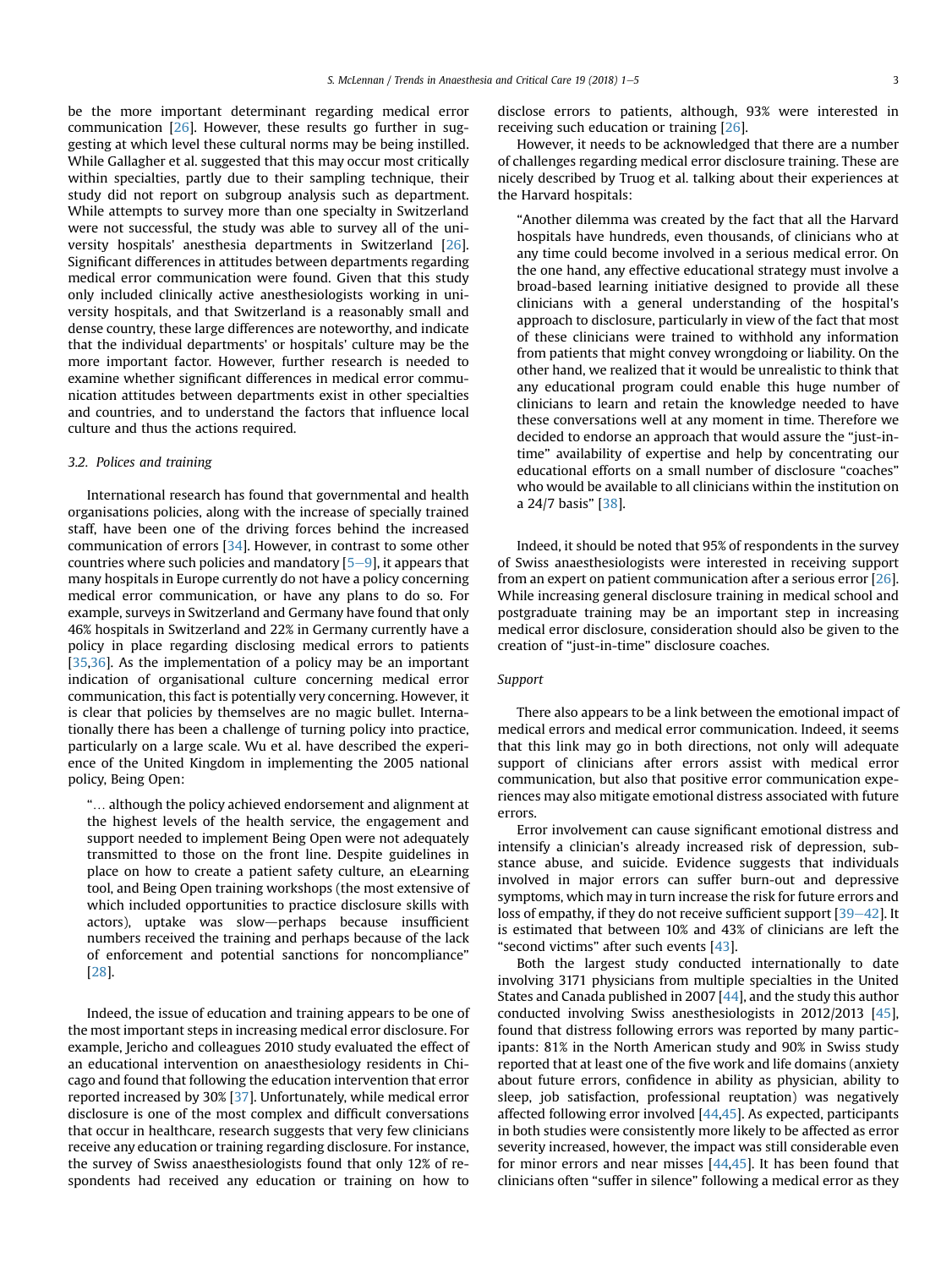<span id="page-3-0"></span>are not offered the support that they need [\[46\]](#page-4-0). For example, one study found that only  $10\% - 30\%$  of respondents reported that various support services or interventions were actively offered to them after an incident [[47\]](#page-4-0). A lack of proactive support may happen more often following minor errors and near misses because the incident is not considered serious enough to warrant support, however, it is important that health care organsiations are aware that even minor errors and near misses can have a serious effect on clinicians and that clinicians may need support after such events.

Research has also identified a number of potential predictors of increased distress following medical errors. For instance, the Swiss study found that anxiety of future errors was increased in anesthesiologists who were dissatisfied with how both their last minor and their last serious medical error disclosure went [[45\]](#page-4-0). This suggests that there is a long-term importance of a "good error disclosure experience", not only for affected patients and families but also for the involved clinicians. Providing support for medical error disclosure may therefore also mitigate emotional distress associated with future errors.

Unfortunately, however, physicisn are often not adequately supported following involvment in a medical error. For example, 90% of respondents in both the North American study and the Swiss study disagreed that hospitals adequately support them in coping with the stress associated with medical errors [\[44,45](#page-4-0)]. However, the vast majority of respondents in both studies (82% in North American study and 92% in Swiss study) reported that they were somewhat or very interested in psychological counselling after a serious error. However, respondents in both studies identified a number of barriers to seeking psychological counselling. Support systems will also need to barriers in relation to seeking support. For example, a third of respondents of both studies felt that they did not have time to take time off work to receive counselling [[44,45](#page-4-0)]. This may be particualrly difficult for those clinicians working in such fields as anesthesia. Indeed, the inability to take time off work to receive support has been an issue of concern in studies examining the impact of perioperative catastrophes. For instance, a study of 251 English anaesthesiologists found that while the majority agreed that it was reasonable for medical staff not to take part in operations for 24 hours after an intraoperative death, "given the significant financial, logistical and personnel implications involved in employing secondary operating teams and cancelling elective operating lists, this notion was rejected by the majority as impractical" [\[48\]](#page-4-0). While the study's recommendation, that all departments should nevertheless provide for time off if the circumstances require it, may be equally applicable to cases of medical errors, such barriers to taking time off to receive support are also applicable and there is a need for organsiations, and specialities like anaestheisa, to consider how these can be best addressed given local constraints.

## 4. Conclusion

While legal fears have consistently been identified as a primary barrier to medical error communication, international research and experience indicates that the focus on the law in relation to medical error communication may in fact be misguided. Research has found that the legal environment has a more limited impact on physicians' error communication attitudes and practices than often believed. Examples of law reform also demonstrate that while law reform may be desirable for other reasons, it seem unlikely that it would lead to major changes in medical error communication practice. What seem to be more important determinants of medical error communication practice than legal issues are the culture of individual hospitals and departments, and the training and support of clinicians. Further research is needed to establish how to best

#### address these issues.

#### References

- [1] [Institute of Medicine, To Err Is Human: Building a Safer Health System, The](http://refhub.elsevier.com/S2210-8440(17)30203-4/sref1) [National Academies Press, Washington, D.C, 2000](http://refhub.elsevier.com/S2210-8440(17)30203-4/sref1).
- [2] [World Health Organization, WHO Patient Safety Research, World Health Or](http://refhub.elsevier.com/S2210-8440(17)30203-4/sref2)[ganization, 2009](http://refhub.elsevier.com/S2210-8440(17)30203-4/sref2).
- [3] [D.M. Gaba, Anaesthesiology as a model for patient safety in healthcare, BMJ](http://refhub.elsevier.com/S2210-8440(17)30203-4/sref3) [320 \(2000\) 785](http://refhub.elsevier.com/S2210-8440(17)30203-4/sref3)-[788](http://refhub.elsevier.com/S2210-8440(17)30203-4/sref3).
- [J. Reason, Human Error, Cambridge University Press, Cambridge, 1990.](http://refhub.elsevier.com/S2210-8440(17)30203-4/sref4)
- [5] [Australian Commission on Safety and Quality in Health Care, Open Disclosure](http://refhub.elsevier.com/S2210-8440(17)30203-4/sref5) [Standard: a National Standard for Open Communication in Public and Private](http://refhub.elsevier.com/S2210-8440(17)30203-4/sref5) [Hospitals, Following an Adverse Event in Health Care, Australian Commission](http://refhub.elsevier.com/S2210-8440(17)30203-4/sref5) [on Safety and Quality in Health Care, Sydney, 2008](http://refhub.elsevier.com/S2210-8440(17)30203-4/sref5).
- [National Patient Safety Agency, Being Open: Saying Sorry When Things Go](http://refhub.elsevier.com/S2210-8440(17)30203-4/sref6) [Wrong, NHS: National Patient Safety Agency, 2009.](http://refhub.elsevier.com/S2210-8440(17)30203-4/sref6)
- [Massachusetts Coalition for the Prevention of Medical Errors, When Things Go](http://refhub.elsevier.com/S2210-8440(17)30203-4/sref7) [Wrong: Responding to Adverse Events. A Consensus Statement of the Harvard](http://refhub.elsevier.com/S2210-8440(17)30203-4/sref7) [Hospitals. Massachusetts Coalition for the Prevention of Medical Errors, 2006](http://refhub.elsevier.com/S2210-8440(17)30203-4/sref7).
- [8] [Canadian Patient Safety Institute, Canadian Disclosure Guidelines, Canadian](http://refhub.elsevier.com/S2210-8440(17)30203-4/sref8) [Patient Safety Institute, Ottawa, 2008.](http://refhub.elsevier.com/S2210-8440(17)30203-4/sref8)
- [9] [New Zealand Ministry of Health, Health and Disability Services Standards NZS](http://refhub.elsevier.com/S2210-8440(17)30203-4/sref9) [8134, Ministry of Health, Wellington, 2008](http://refhub.elsevier.com/S2210-8440(17)30203-4/sref9).
- [10] [Australian Commission on Safety and Quality in Health Care, Open Disclosure](http://refhub.elsevier.com/S2210-8440(17)30203-4/sref10) [Standard Review Report, Australian Commission on Safety and Quality in](http://refhub.elsevier.com/S2210-8440(17)30203-4/sref10) [Health Care, Sydney, 2012](http://refhub.elsevier.com/S2210-8440(17)30203-4/sref10).
- [11] [A. Lazare, Apology in medical practice: an emerging clinical skill, J. Am. Med.](http://refhub.elsevier.com/S2210-8440(17)30203-4/sref11) [Assoc. 296 \(2006\) 1401](http://refhub.elsevier.com/S2210-8440(17)30203-4/sref11)-1404
- [12] [T.H. Gallagher, S.K. Bell, K.M. Smith, M.M. Mello, T.B. McDonald, Disclosing](http://refhub.elsevier.com/S2210-8440(17)30203-4/sref12) [harmful medical errors to patients: tackling three tough cases, Chest 136](http://refhub.elsevier.com/S2210-8440(17)30203-4/sref12)  $(2009)$  897 $-903$  $-903$ .
- [13] [T.H. Gallagher, J.M. Garbutt, A.D. Waterman, D.R. Flum, E.B. Larson,](http://refhub.elsevier.com/S2210-8440(17)30203-4/sref13) [B.M. Waterman, W.C. Dunagan, V.J. Fraser, W. Levinson, Choosing your words](http://refhub.elsevier.com/S2210-8440(17)30203-4/sref13) [carefully: how physicians would disclose harmful medical errors to patients,](http://refhub.elsevier.com/S2210-8440(17)30203-4/sref13) [Arch. Intern. Med. 166 \(2006\) 1585](http://refhub.elsevier.com/S2210-8440(17)30203-4/sref13)-[1593.](http://refhub.elsevier.com/S2210-8440(17)30203-4/sref13)
- [14] D.C. Classen, R. Resar, F. Griffi[n, F. Federico, T. Frankel, N. Kimmel,](http://refhub.elsevier.com/S2210-8440(17)30203-4/sref14) [J.C. Whittington, A. Frankel, A. Seger, B.C. James, 'Global trigger tool' shows](http://refhub.elsevier.com/S2210-8440(17)30203-4/sref14) [that adverse events in hospitals may be ten times greater than previously](http://refhub.elsevier.com/S2210-8440(17)30203-4/sref14) measured, Health Aff. 30  $(2011)$  581-[589](http://refhub.elsevier.com/S2210-8440(17)30203-4/sref14).
- [15] [K.J. Souter, T.H. Gallagher, The disclosure of unanticipated outcomes of care](http://refhub.elsevier.com/S2210-8440(17)30203-4/sref15) [and medical errors: what does this mean for anesthesiologists? Anesth. Analg.](http://refhub.elsevier.com/S2210-8440(17)30203-4/sref15) [114 \(2012\) 615](http://refhub.elsevier.com/S2210-8440(17)30203-4/sref15)-[621.](http://refhub.elsevier.com/S2210-8440(17)30203-4/sref15)
- [16] [T. Manser, S. Staender, Aftermath of an adverse event: supporting health care](http://refhub.elsevier.com/S2210-8440(17)30203-4/sref16) [professionals to meet patient expectations through open disclosure, Acta](http://refhub.elsevier.com/S2210-8440(17)30203-4/sref16) Anaesthesiol. Scand.  $49(2005)$  728-[734.](http://refhub.elsevier.com/S2210-8440(17)30203-4/sref16)
- [17] [R. Iedema, S. Allen, R. Sorensen, T.H. Gallagher, What Prevents Incident](http://refhub.elsevier.com/S2210-8440(17)30203-4/sref17) [Disclosure, and What Can Be done to promote it? Joint Comm. J. Qual. Patient](http://refhub.elsevier.com/S2210-8440(17)30203-4/sref17) [Saf. 37 \(2011\) 409](http://refhub.elsevier.com/S2210-8440(17)30203-4/sref17)-[417.](http://refhub.elsevier.com/S2210-8440(17)30203-4/sref17)
- [18] [N. Hartnell, N. MacKinnon, I. Sketris, M. Fleming, Identifying, understanding](http://refhub.elsevier.com/S2210-8440(17)30203-4/sref18) [and overcoming barriers to medication error reporting in hospitals: a focus](http://refhub.elsevier.com/S2210-8440(17)30203-4/sref18) group study, BMJ Qual. Saf. 21  $(2012)$  361-[368](http://refhub.elsevier.com/S2210-8440(17)30203-4/sref18).
- [19] [T. Gallagher, A.D. Waterman, J.M. Garbutt, J.M. Kapp, D.K. Chan, W.C. Dunagan,](http://refhub.elsevier.com/S2210-8440(17)30203-4/sref19) [V.J. Fraser, W. Levinson, US and Canadian physicians' attitudes and experi](http://refhub.elsevier.com/S2210-8440(17)30203-4/sref19)[ences regarding disclosing errors to patients, Arch. Intern. Med. 166 \(2006\)](http://refhub.elsevier.com/S2210-8440(17)30203-4/sref19)  $1605 - 1611$  $1605 - 1611$  $1605 - 1611$
- [20] [A.B. Jena, S. Seabury, D. Lakdawalla, A. Chandra, Malpractice risk according to](http://refhub.elsevier.com/S2210-8440(17)30203-4/sref20) [physician specialty, N. Engl. J. Med. 365 \(2011\) 629](http://refhub.elsevier.com/S2210-8440(17)30203-4/sref20)-[636.](http://refhub.elsevier.com/S2210-8440(17)30203-4/sref20)
- [21] [S.M. White, N. Deacy, S. Sudan, Trainee anaesthetists' attitudes to error, safety](http://refhub.elsevier.com/S2210-8440(17)30203-4/sref21) and the law, Eur. J. Anaesthesiol.  $26$  (2009) 463-[468](http://refhub.elsevier.com/S2210-8440(17)30203-4/sref21).
- [22] [G.C. Heard, P.M. Sanderson, R.D. Thomas, Barriers to adverse event and error](http://refhub.elsevier.com/S2210-8440(17)30203-4/sref22) [reporting in anesthesia, Anesth. Analg. 114 \(2012\) 604](http://refhub.elsevier.com/S2210-8440(17)30203-4/sref22)-[614.](http://refhub.elsevier.com/S2210-8440(17)30203-4/sref22)
- [23] [I.S. Sanghera, B.D. Franklin, S. Dhillon, The attitudes and beliefs of healthcare](http://refhub.elsevier.com/S2210-8440(17)30203-4/sref23) [professionals on the causes and reporting of medication errors in a UK](http://refhub.elsevier.com/S2210-8440(17)30203-4/sref23) Intensive care unit, Anaesthesia  $62$  (2007) 53 $-61$  $-61$ .
- [24] [S. Sharma, A.F. Smith, J. Rooksby, B. Gerry, Involving users in the design of a](http://refhub.elsevier.com/S2210-8440(17)30203-4/sref24) [system for sharing lessons from adverse incidents in anaesthesia, Anaesthesia](http://refhub.elsevier.com/S2210-8440(17)30203-4/sref24)  $61 (2006) 350 - 354$  $61 (2006) 350 - 354$
- [25] [R.N. Merchant, P.M. Gully, A survey of British Columbia anesthesiologists on a](http://refhub.elsevier.com/S2210-8440(17)30203-4/sref25) [provincial critical incident reporting program, Can. J. Anesth. 52 \(2005\)](http://refhub.elsevier.com/S2210-8440(17)30203-4/sref25) [680](http://refhub.elsevier.com/S2210-8440(17)30203-4/sref25)-684
- [26] [S.R. McLennan, S. Engel-Glatter, A.H. Meyer, D.L.B. Schwappach,](http://refhub.elsevier.com/S2210-8440(17)30203-4/sref26) [D.H. Scheidegger, B.S. Elger, Disclosing and Reporting Medical Errors: cross](http://refhub.elsevier.com/S2210-8440(17)30203-4/sref26)[sectional survey of Swiss anaesthesiologists, Eur. J. Anaesthesiol. 2 \(7\)](http://refhub.elsevier.com/S2210-8440(17)30203-4/sref26)  $(2015)$  471-[476](http://refhub.elsevier.com/S2210-8440(17)30203-4/sref26).
- [27] [J. Manning, Access to justice for New Zealand health consumers, J. Law Med.](http://refhub.elsevier.com/S2210-8440(17)30203-4/sref27) [18 \(2010\) 178](http://refhub.elsevier.com/S2210-8440(17)30203-4/sref27)-[194.](http://refhub.elsevier.com/S2210-8440(17)30203-4/sref27)
- [28] [A.W. Wu, L. McCay, W. Levinson, R. Iedema, G. Wallace, D.J. Boyle,](http://refhub.elsevier.com/S2210-8440(17)30203-4/sref28) [T.B. McDonald, M.M. Bismark, S.S. Kraman, E. Forbes, J.B. Conway,](http://refhub.elsevier.com/S2210-8440(17)30203-4/sref28) [T.H. Gallagher, Disclosing adverse events to patients: international norms and](http://refhub.elsevier.com/S2210-8440(17)30203-4/sref28) [trends, J. Patient Saf. 13 \(1\) \(2017\) 43](http://refhub.elsevier.com/S2210-8440(17)30203-4/sref28)-[49](http://refhub.elsevier.com/S2210-8440(17)30203-4/sref28).
- [29] [S.R. McLennan, R.D. Truog, Apology laws and open disclosure, Med. J. Aust.](http://refhub.elsevier.com/S2210-8440(17)30203-4/sref29) [198 \(8\) \(2013\) 411](http://refhub.elsevier.com/S2210-8440(17)30203-4/sref29)-[412](http://refhub.elsevier.com/S2210-8440(17)30203-4/sref29).
- [30] [S. McLennan, L.E. Rich, R.D. Truog, Apologies in medicine: legal protection is](http://refhub.elsevier.com/S2210-8440(17)30203-4/sref30)